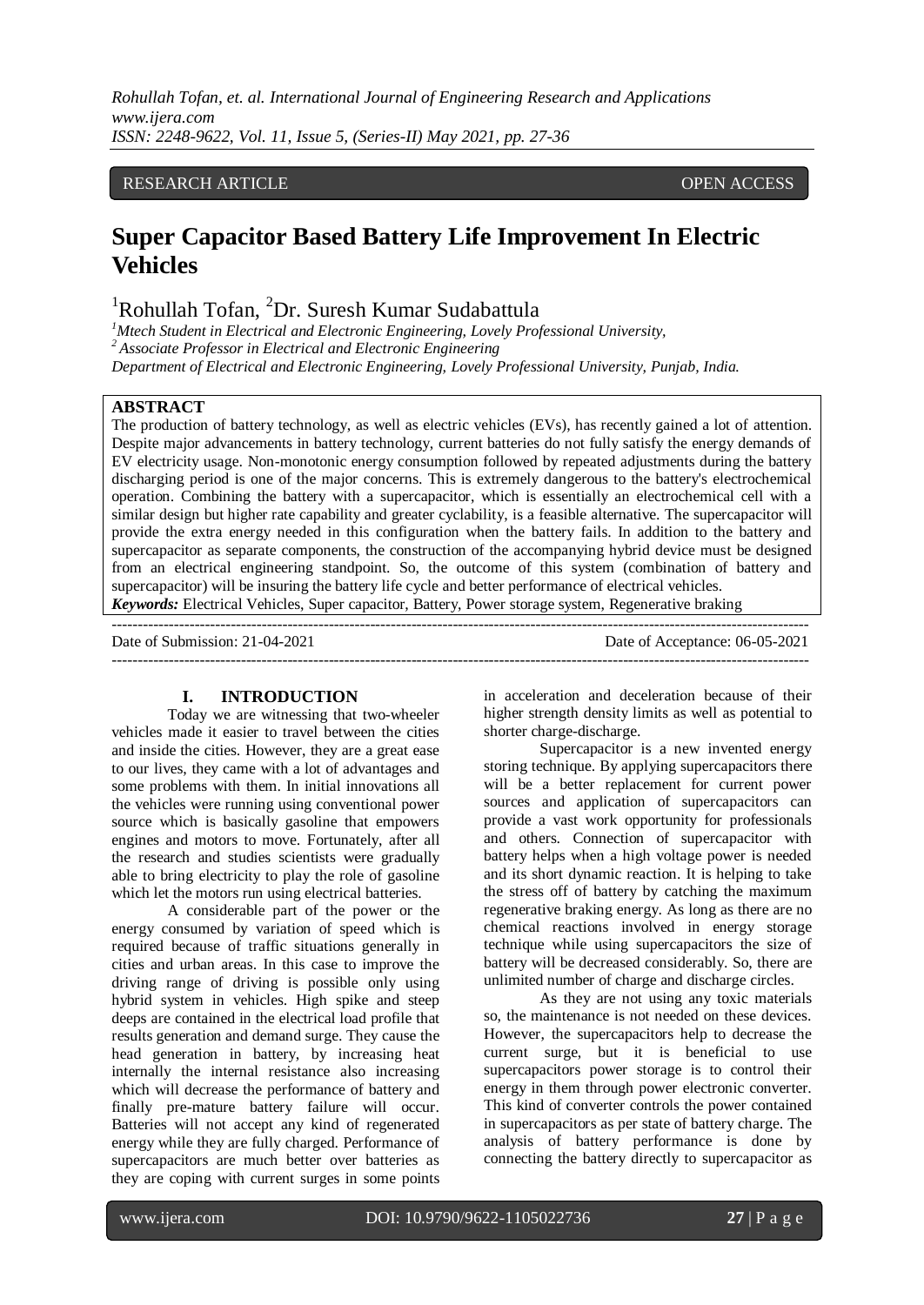well as through a suitable power electronic converter by using simulation of real system.

India has explained the issues of protection national energy in National Electric Mobility Mission Plan (NEMMP) 2020 in 2013. The main goal of National Mission for Electric Mobility (NMEM) is to protect the nation energy, degrade the unwanted effect of machineries such as vehicles to the environment and establish local automobile sector productions. So, NEMMP 2020 visioned to achieve automobile sectors for electrical and hybrid vehicles.

Different authors explained about the EV and battery storage technologies in the literature. In ref [1] Different authors explained about the EV and battery storage technologies in the literature. In ref they have modeled and proposed batteries which are not able to give such output and fast reaction for vehicles.

[2] For an electrical vehicle the oscillatory power load or wave is needed is needed which the traditional batteries were not appropriate.

[3] Manufacturers are researching for producing batteries with higher rate of dynamic response for live applications. Pay et.al have proposed new technologies which tends to improve the driving range of an electrical vehicle battery.

[4] The internal resistance of batteries will increase due to regenerative braking which will cause pre-mature failure and inefficiency.

[5] For this there are applications in upcoming years such as; mass market and manufacturing opportunities for supercapacitor as there are some advantages of it over traditional batteries. Now the electrical automobile industries have hope on this technology.

[6] There are many researches have been done on it, they have studied on some applications of supercapacitors.

[7] They have found that in some applications a short and periodic power shout is required, so some kind of device is in need to deliver such energy when needed. For example, to transmit electromagnetic waves or micro waves devices need a high voltage to generate the highpower pulses.

[8] Authors have explained the power circulation and scenario of electrical vehicles as well as the power demand increment for security and comfort. DC to DC converter network or topology and Solectra's DC 400 are explained.

[9] After the survey the problem can be formulated to research on efficiency, battery life and effectiveness of combing two technologies such as; supercapacitor and battery in electrical vehicles.

[10] The intention was to improve the acceleration and deceleration performance and reduce the cost or complexity by combining supercapacitor in the circuit.

## **II. PROBLEM STATEMENT**

In literature review some problems such as manufacturing and design of good storage electrical devices to improve the efficacy, performance and driving range of electrical vehicle have been studied.

Therefore, the problem statement can be stated as "Super capacitor-based battery life improvement in electric two-wheeler", considering development the system by using of MATLAB model and analyzing the results.

Scope of Work

 Theoretical Background: According to the knowledge and prior studies theoretical background of work, advantages and limitations of electrical vehicles will be developed. Hence, it will be used for designing the new proposed model.

Modeling: to develop the model of an effective power storage system for live applications in automation sectors we have to think about the driving load cycle of a two-wheeler vehicle first.

#### **III. DESCRIPTION OF SYSTEM 3.1 COMPONENTS OF SYSTEM 3.1.1 BATTERY**

A battery for an electric bike is one that is used to produce traction force. Charges are stored in a battery by a chemical reaction. Resistance, temperature, charging and discharging rates all have an impact on the battery's efficiency. Thevenin's equivalent circuit, which puts the open circuit voltage in series with an analogous resistance, is a widely used indefinite model for batteries. The SOC of the batteries are defined by the combination of resistance and voltage (State of Charge). After removing any Amp-Hr, the SOC is the volume of energy left in the battery. The voltage of the battery is seen as a function of the state of charge (SOC).

Voc(t)=  $a1+a2*SOC(t)$ , in specific temperature.

In comparison to SLI batteries, deep-cycle batteries are often found in vehicle industries. Deepcycle battery is designed with a large charge unit size in mind. The strength to weight ratio of batteries for electric vehicles must be high. Electric and hybrid electric cars are becoming more common in today's markets, so it's important to look at how they can be used in public transit networks. Lead Acid batteries have been the most popular energy buffers being used in automobile applications due to their low cost. Until now, the chemical properties of lead acids have prevented fast charging or discharging without causing a temperature increase, lowering its efficiency and contributing to its longterm deterioration. Professionals suggest pairing the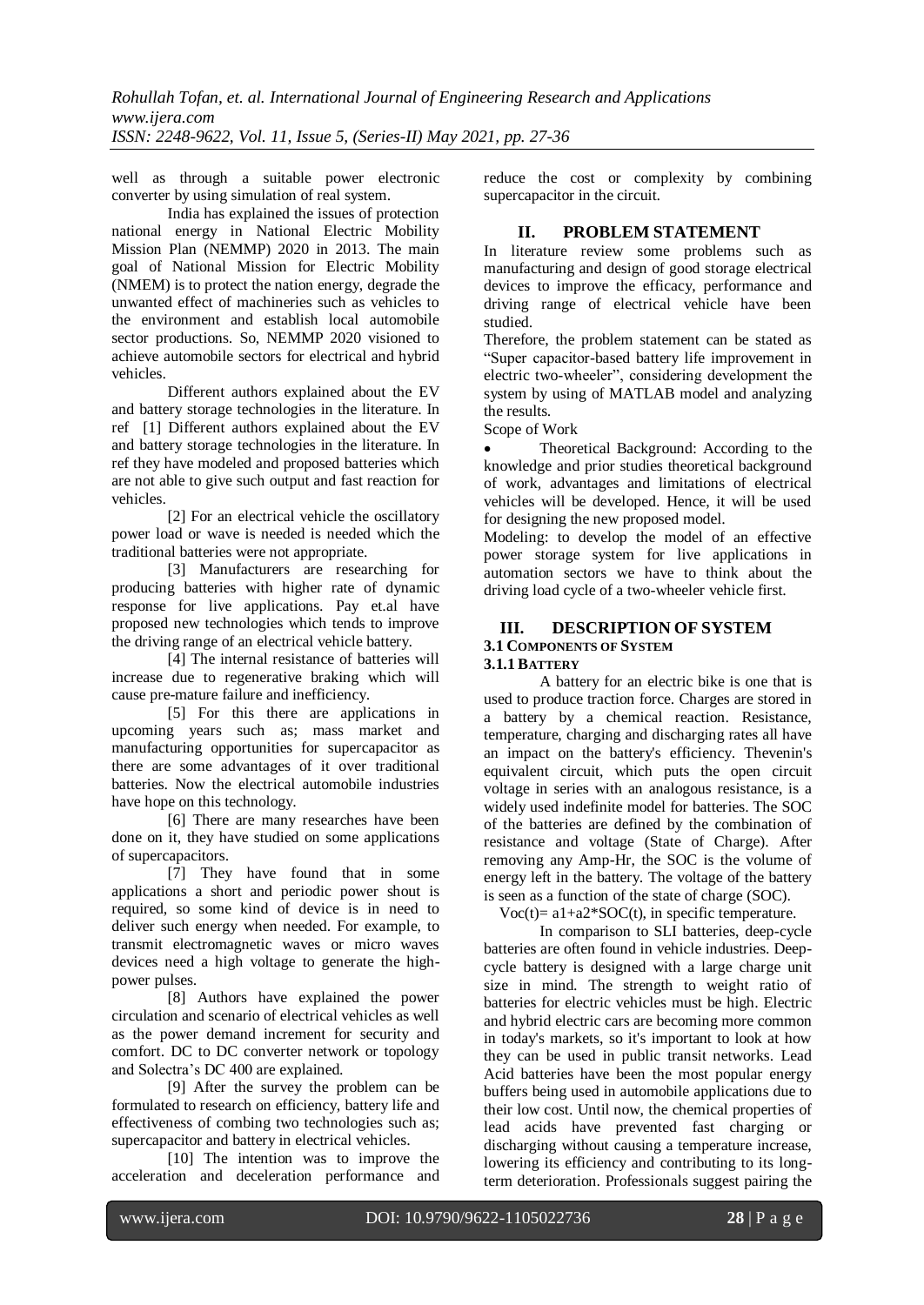lead acid battery with the super capacitor to solve this problem.

#### **3.1.2 CHARGING AND DISCHARGING**

On discharge, lithium ions (Li+) transport current from the negative to positive electrodes of the battery, via a non-aqueous electrolyte and a separator diaphragm. An external electrical power source applies higher voltage while charging, causing the charging current to flow from positive to negative electrodes, in the opposite direction of discharge current. Under intercalation, the lithiumion travels from the positive to negative electrode, where it is embedded in the absorbent electrode content. Electrical interaction resistance at the interfaces of electrode layers causes energy losses. Under standard operating conditions, energy losses from current-collectors can be as much as 20% of the total energy of the batteries.

The charging mechanism for a single Li-ion cell and a full Li-ion battery differs slightly.

There are two stages for charging a single Li-ion cell:

- 1. Constant Current
- 2. Constant Voltage

There are three stages for charging a series of Li-ion cells:

- 1. Constant Current
- 2. Balance<br>3. Constan
- Constant Voltage

In Figure 1, the charger provides a constant current to a battery while gradually increasing the voltage until the voltage limit per cell is reached. During the balance point, the charger reduces the charging current when balancing the circuit to bring the state of charge of each individual cell to the same amount, until the battery is balanced. This stage of charging is skipped by some fast chargers. Some chargers finish the balance stage by charging each cell individually. During the constant voltage stage, the charger provides a voltage equal to the cell's maximum voltage, which gradually decreases to zero until the current falls below a fixed threshold of about 3% of the primary constant charge current. Once every 500 hours, a topping fee is applied. When the voltage falls below 4.05V/cell, top charging should be started.



**Fig.1:** Lithium-ion battery

#### *3.1.3 Charging*

Electric two-wheeler batteries must be recharged. The most popular way to charge electric vehicles is from the distribution grid at home or at a recharging station. When using appropriate power supplies, a good battery lifetime can be achieved. It takes two to three hours to completely charge a battery, but faster charging is also possible without affecting battery life. Figure 2 shows how we use a household charger for this reason.

A battery charger must have a sophisticated control system for current and voltage regulation.

Without such advanced control, the battery's life can be shortened. A battery for an electric vehicle is made up of a series of cells linked in a row. Due to charge unbalancing, the battery cells can be exposed to various charges when charging and discharging. Temperature is also a factor in such cases. To avoid battery failure and a shorter lifespan, the battery cells must be charged at full SOC on a regular basis. The main requirement for a battery charger is that it be fast. Owing to a lack of grid capabilities, no one can charge their bikes at home. As a result, an outside charging station should be available;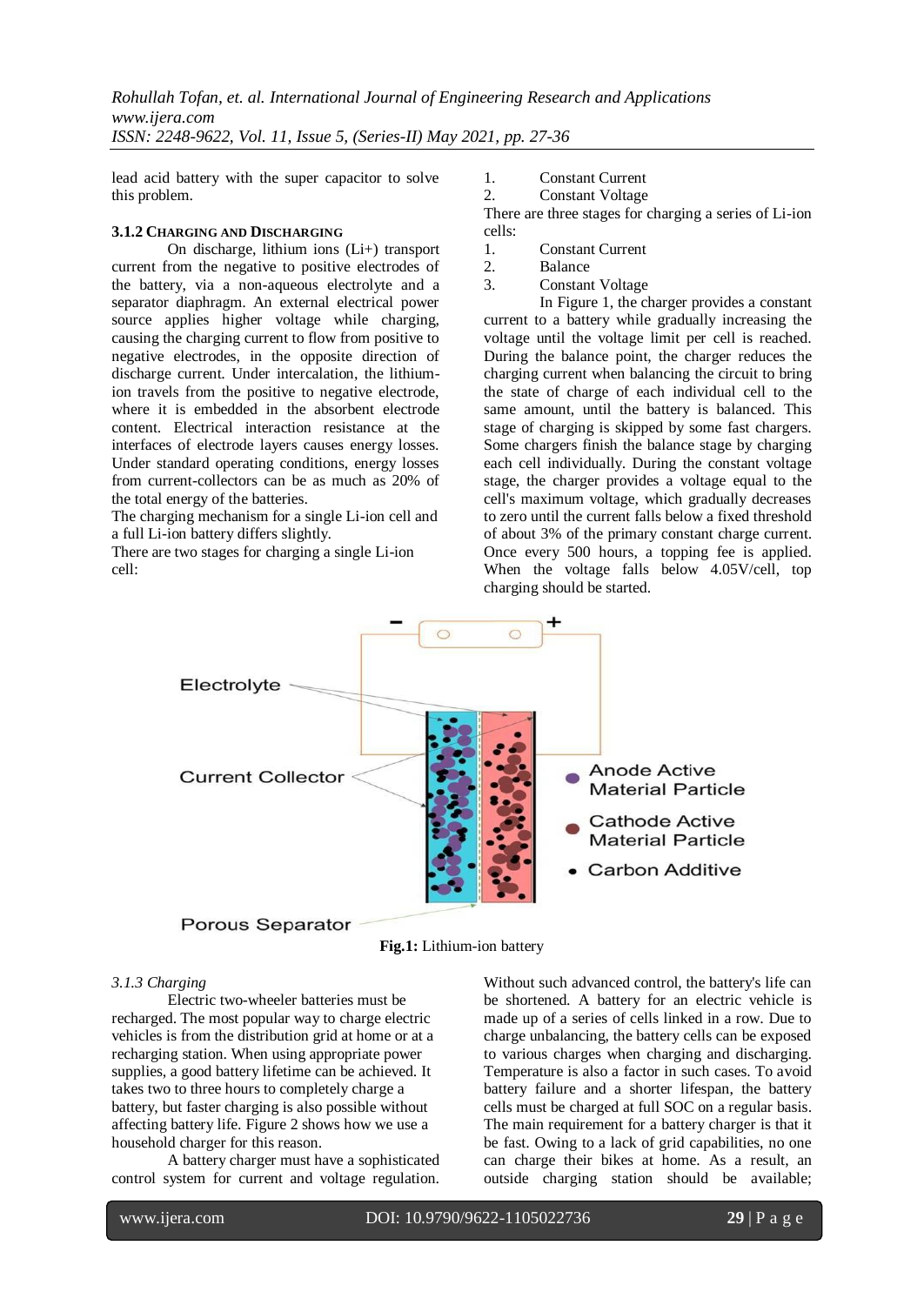otherwise, electric bike use would be restricted to a certain extent. The issue with quick charging is that we can only charge it in fast mode up to 80% SOC, and the remainder of the charge must be performed in slow mode.



**Fig.2** -Household Charger

So, considering the load required for the vehicle, components have to be prepared/chosen that can satisfy the requirements.

Simulating: To develop simulation MATLAB is used after selection of appropriate components for model.

Result analysis: after the simulation is done, it has to be compared and analyzed to confirm the computations and work done.

#### **IV. MODELLING OF SYSTEM 4.1 SYSTEM SIZING ALGORITHM**

A suitable part size is needed to satisfy the desired load, as well as to make the device most acceptable in terms of size and expense. The system's efficiency is determined by component selection, as its cost and capability determine the whole vehicle's dynamics and economics.



Fig.3- System Sizing Algorithm

#### **4.2 SYSTEM SPECIFICATION**

The battery system creates two parallel banks. Each battery bank is made up of 24 deep-cycle valve-regulatedleadacid (VRLA) battery cells that are connected in a cascade.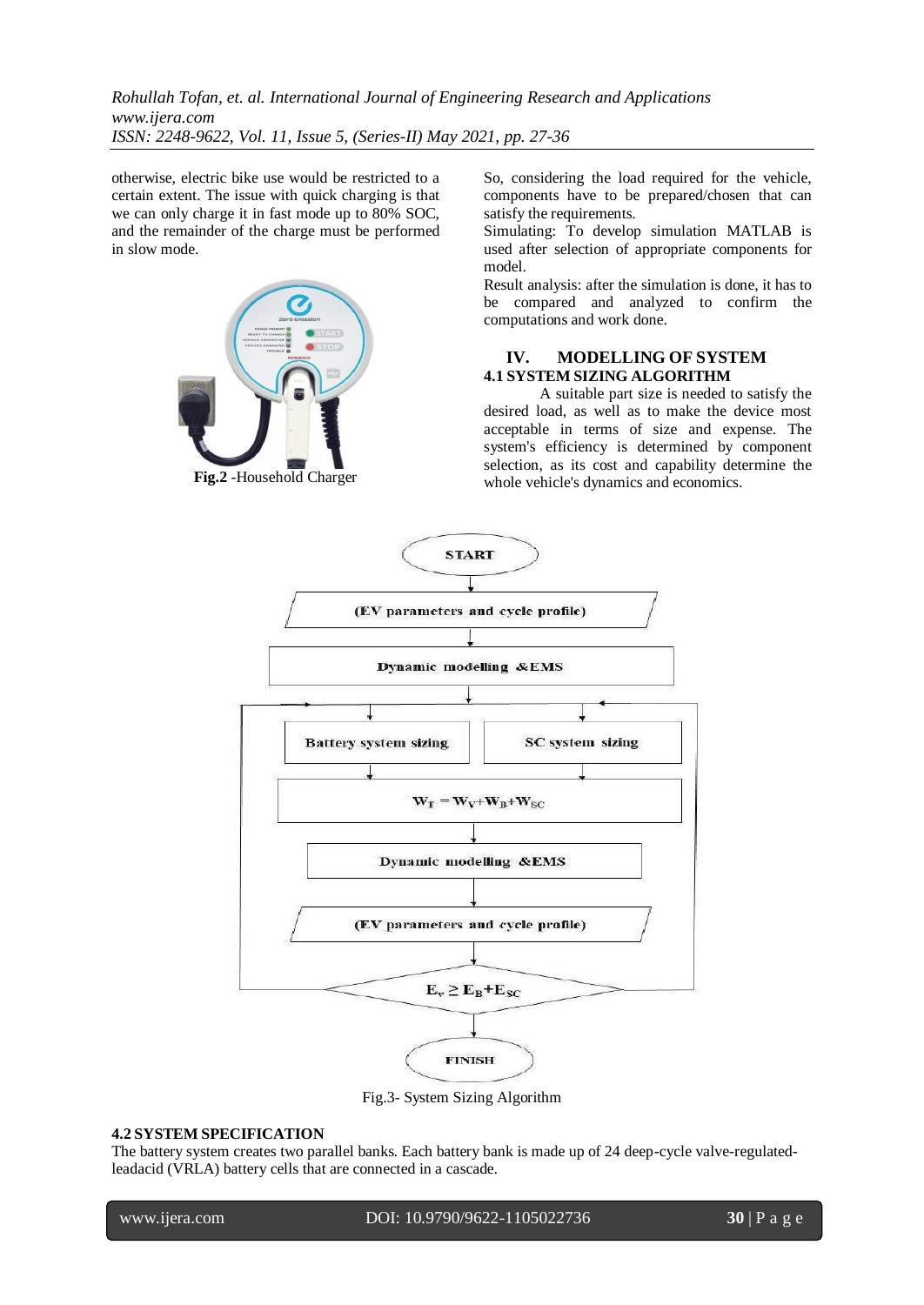| $ \cdots$ $ \cdots$ $  \cdots$ $\cdots$ $\cdots$ $\cdots$ $\cdots$ $\cdots$ |                   |  |  |  |  |
|-----------------------------------------------------------------------------|-------------------|--|--|--|--|
| Rated voltage                                                               | 24 V              |  |  |  |  |
| Capacity                                                                    | 14 Ah             |  |  |  |  |
| Recharge rate current                                                       | 14.5 A            |  |  |  |  |
| Static recharge internal resistance                                         | $(SOC \leq 50\%)$ |  |  |  |  |

**Table No.1 –** Battery Specifications

#### *SUPER CAPACITOR*

The subsystem of a super capacitor is made up of a series of 12 cells connected in series. To increase the energy, capacitors are connected in series. Super capacitors have a low energy density and a high power density.

| <b>Table Fo.</b> $2 - 3$ uper capacitor Cell Specifications |            |  |  |  |
|-------------------------------------------------------------|------------|--|--|--|
| Rate voltage                                                | $2.7$ Volt |  |  |  |
| Capacitance                                                 | 350 F      |  |  |  |
| Peak voltage                                                | 29 V       |  |  |  |
| Series Resistance                                           | $m\Omega$  |  |  |  |
|                                                             |            |  |  |  |

**Table No. 2 –** Super capacitor Cell Specifications

|  |  |  |  |  | <b>Table No. 3 – Super capacitor Subsystem Specifications</b> |
|--|--|--|--|--|---------------------------------------------------------------|
|--|--|--|--|--|---------------------------------------------------------------|

| Rated voltage          | 32 V    |
|------------------------|---------|
| Capacitance            | 29F     |
| Peak Voltage           | 34 V    |
| Energy stored capacity | 1.17 MJ |

DC-DC CONVERTER

**Table. 4 –** Converter Specifications

| <b>Switching Frequency</b> | KHz                  |
|----------------------------|----------------------|
| Inductance                 | $100 \text{ mH}$     |
| Resistance                 | $10 \text{ m}\Omega$ |
| Capacitance                | $100 \text{ mF}$     |

The overall power demand Pmax from the buckboost converter and the system's thermal capabilities determine the size of the switches and diodes used for freewheeling.

#### **4.3 SYSTEM MODELLING 4.3.1 DIRECT SUPER CAPACITOR CONNECTION**

Combining a super capacitor with a battery-powered load circuit is complicated in order to simplify as well as make the super capacitor subsystem more convenient. The simplest way to incorporate a super capacitor is to connect it in parallel with the battery bank; it is charged to a voltage equal to the battery terminals first. The load current is provided by il flowing downward, which means it will be negative during regenerative breaking and positive during acceleration, as seen in figure 7. The super capacitor current ic and the battery current ib, which are measured using simple circuit rules such as Kirchoff's current and voltage laws, are given to a particular load that reflects any drive cycle of a vehicle. The optimal part will have a higher energy density and a higher power density than current batteries and capacitors. This part does not exist at the moment, but super capacitors are on their way. A super capacitor is a gadget that increases the power density of a battery or the energy density of a conventional capacitor.

Super capacitors now have around half the power density and one hundred times the energy density of the best tantalum capacitors. Sources and loads are always imperfect, and the amount of output that can be tolerated depends on the application. A super capacitor connects the source and the load. When used in parallel with the battery it flat out the load on the battery whereas improving the source impedance seen by the load. This shows that the battery supplies the energy and the super capacitor supplies the short-term power.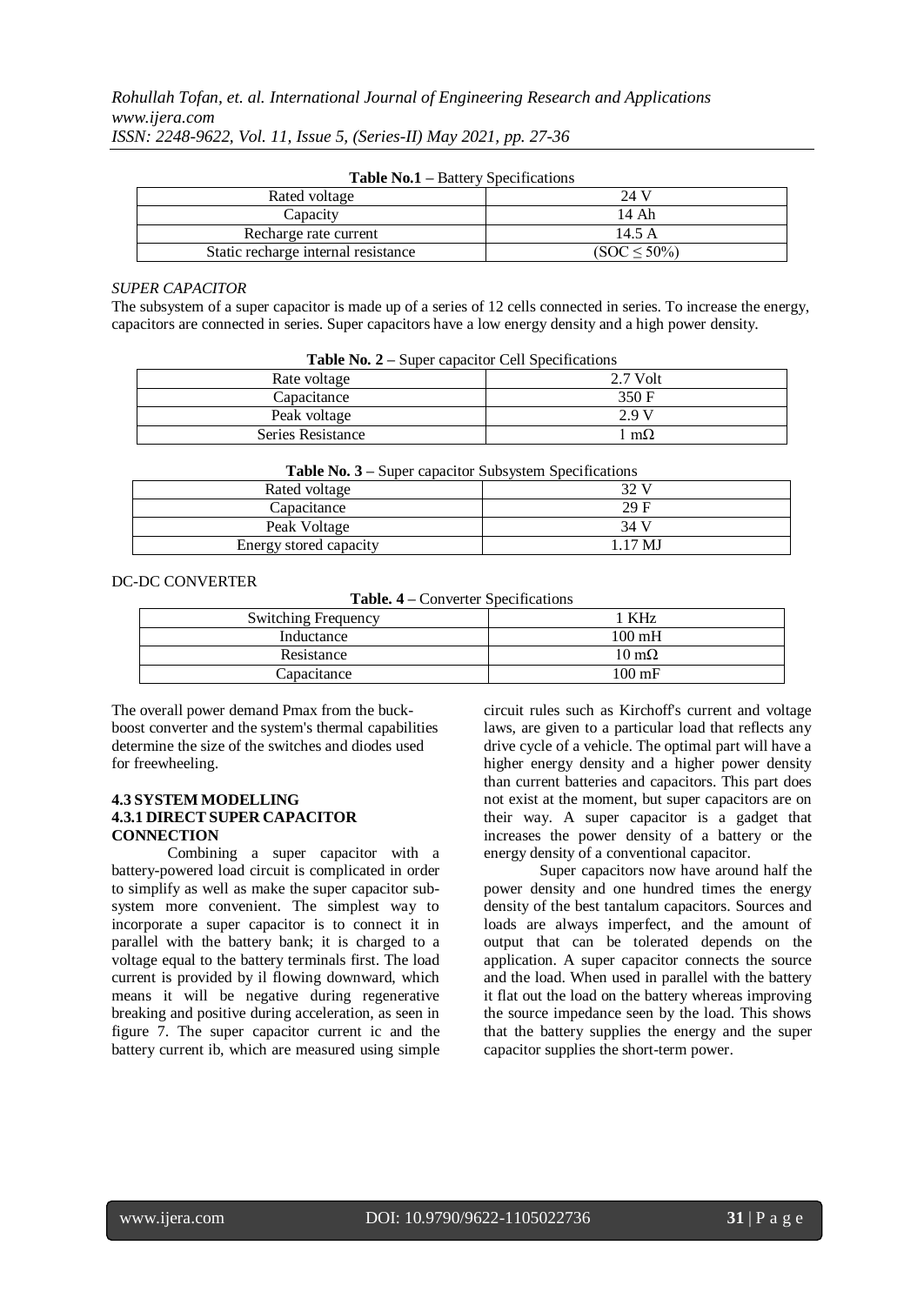

Fig.4 System Circuit

#### **4.3.2 SUPER CAPACITOR CONNECTION THROUGH POWER CONTROLLER**

For full use of the super capacitor bank, direct integration with a power flow controller in between storage blocks subsystems is needed (see Fig.6). The aim of a power converter like this is to get the battery's steady state current so that it doesn't overheat. During peak energy consumption, the super capacitor charged rapidly from the generative direction while breaking and discharging nearly all of its recycled power.

#### **4.4 SIMULATION**

The simulation is carried out using the MATLAB/SIMULINK software. For technical work, MATLAB is a higher-performance verbal. For power measurements, simulation models are prepared. The output of the combined device with buck and buck/boost power converter is also demonstrated using a vehicle model with power converter. For each load cycle, MATLAB simulations are run in discrete mode and the results are plotted. The power curve of an electric twowheeler, as well as voltage / current characteristics, are shown in the fig. 9, which was obtained from a MATLAB model in which the super capacitors and batteries are connected in parallel as well as via a DC-DC power converter. According to the results of simulations on sudden load increases to DC systems at traditional substations and simulations on sudden load increases, a hybrid energy storage device for super capacitors and batteries will achieve buffered fast discharge of the super capacitor and buffered slow discharge of the battery, enabling them to both benefit from their respective advantages.

We created various scenarios for both pure electric and group hybrid vehicles to investigate the effect of super capacitors with lead-acid batteries on battery variables and fuel usage, adjusting parameters such as capacitance value and battery charge for optimum operating points.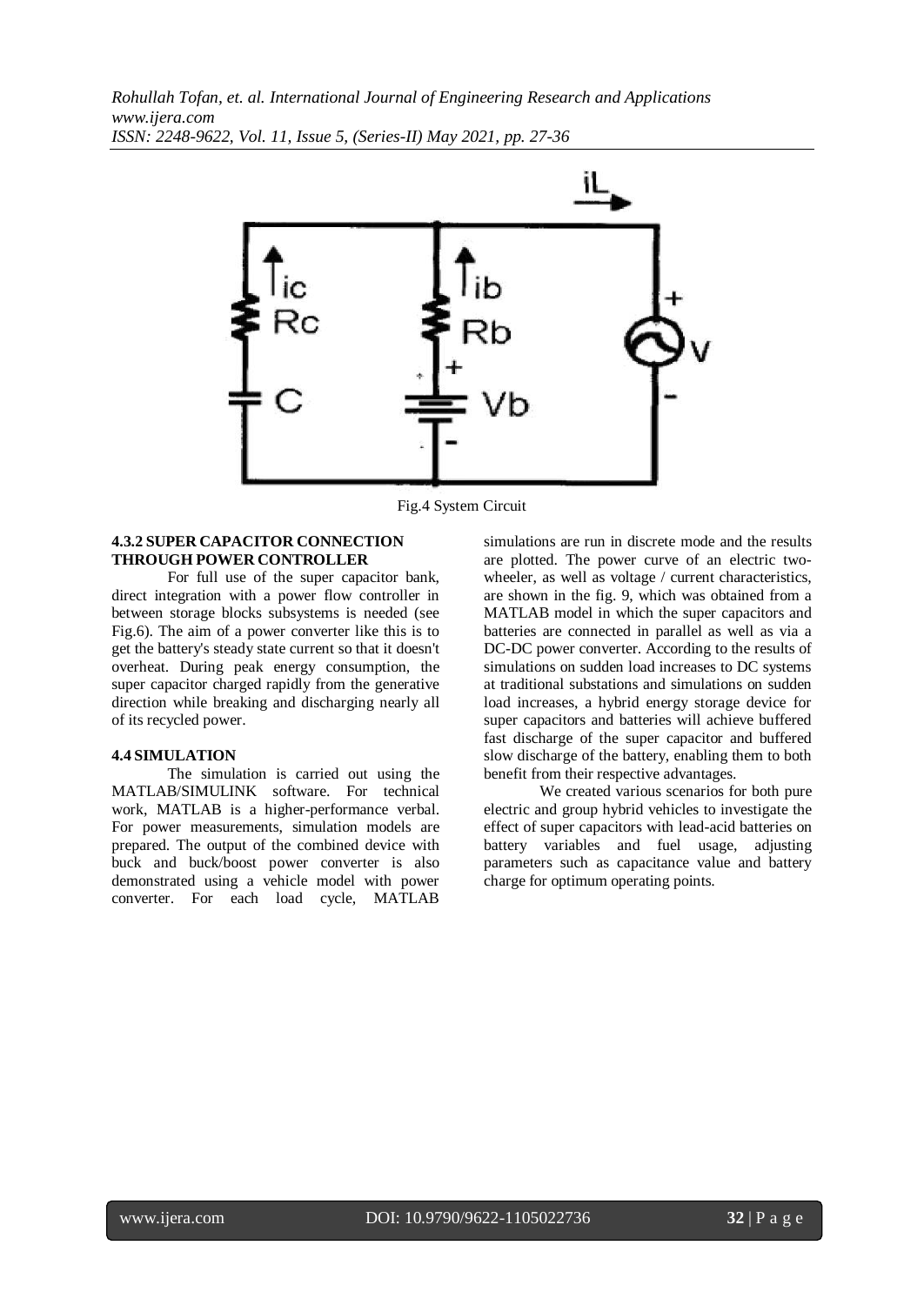

**Fig.5-** System Simulation

## **V. ANALYSIS AND RESULT 5.1 MATLAB MODELLING AND RESULT**

Figure 8 displays an electric vehicle's power curve as well as current and voltage parameters obtained from a MATLAB model in which the super capacitor and battery are paired in parallel as well as via a DC-DC power converter.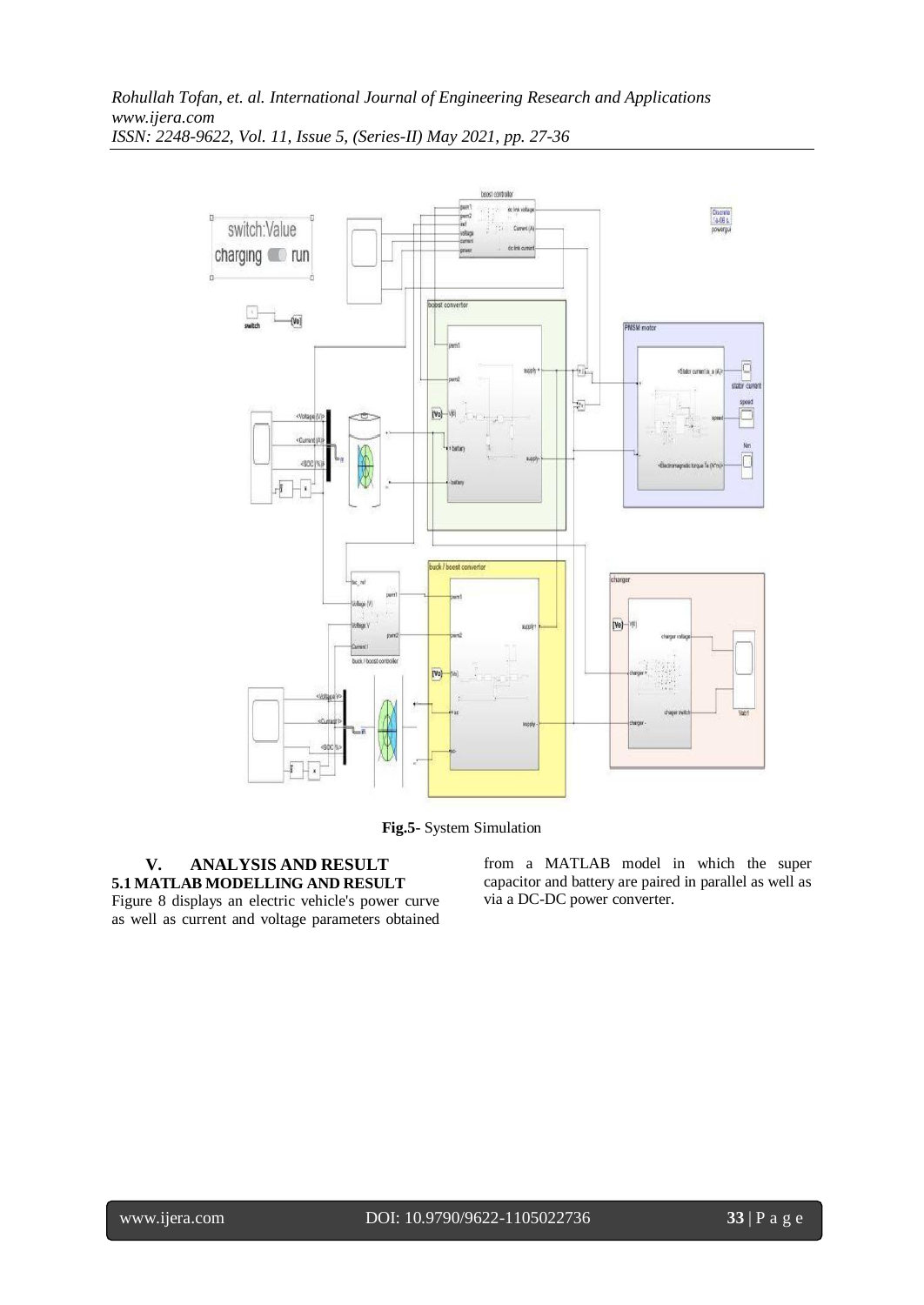

*ISSN: 2248-9622, Vol. 11, Issue 5, (Series-II) May 2021, pp. 27-36*

**Fig.6 -**Battery characteristics of electrical vehicle

The voltage of the battery is 24V. Since the battery is in run mode, the SOC (state of charge) of the battery will decrease, as seen in Figure 8. Without the use of a super capacitor in an EV drive

with a battery. Without the peak output from the super capacitor bank, the battery wants to have peak power of 800W, as seen in Figure 10.



**Fig.7** Super capacitor characteristics with Parallel Connection

When a super capacitor and a battery are coupled in parallel and a simulation is performed with a particular load demand, the current and voltage characteristics shown in Figure 9 are shown. As can be shown, the super capacitor produces peak voltage when the vehicle starts, as well as protecting the battery from high peak voltage and current, extending its existence.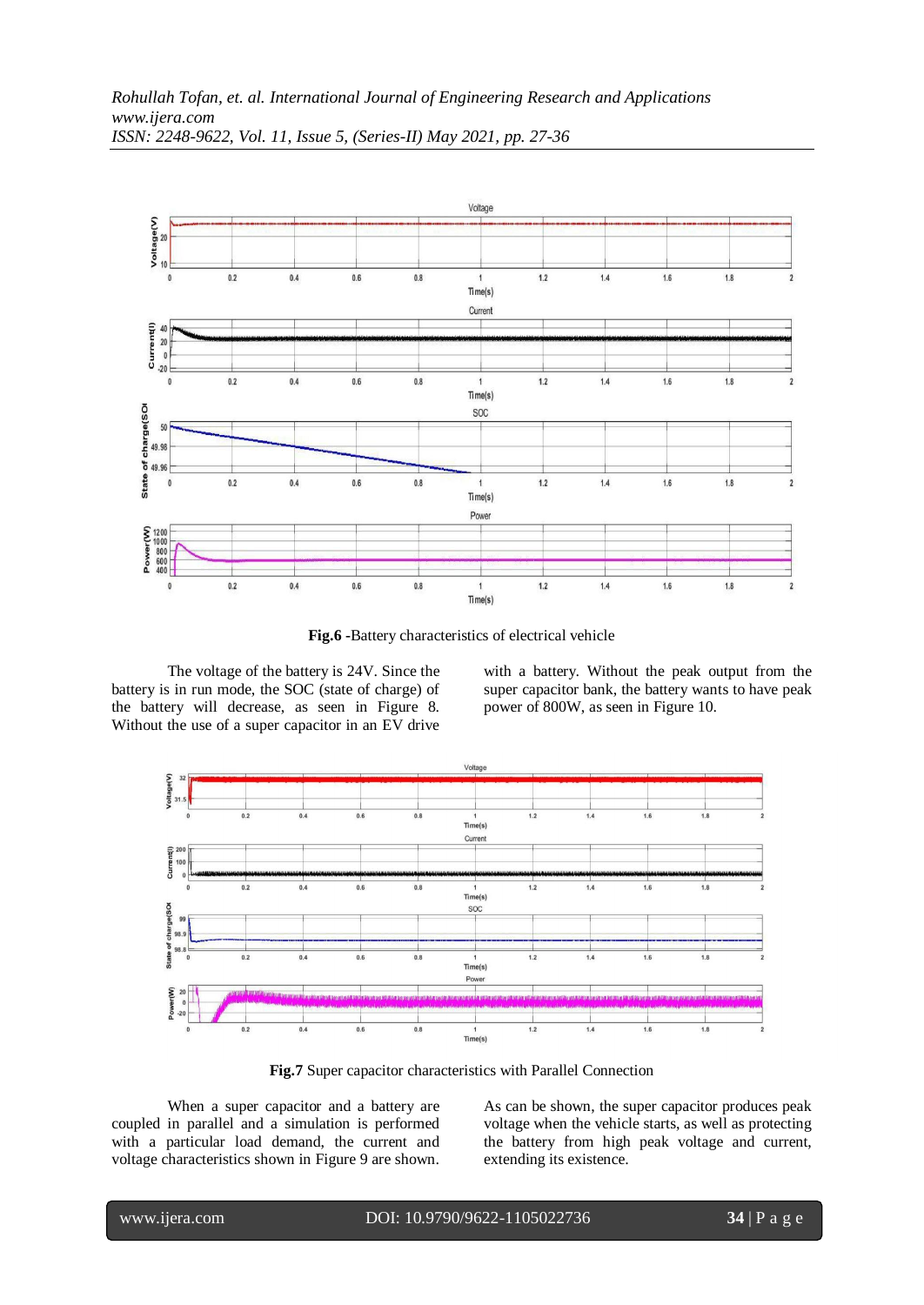



Figure 10 depicts the vehicle's speed after the addition of a power controller for super capacitor charge regulation. The needed speed is 600rpm, as seen in the blue line, while the provided speed is about 580rpm. As a result, we can see that the curve has smoothed out, indicating that the super capacitor is being used to its full potential.



**Fig.9:** Torque Characteristics of motor

Load torque and electromagnetic torque are represented in Figure 11. The motor load is 1Nm, which is the necessary torque, and our system provides close to 1Nm. Since the torque properties

are high in the starting period when the engine is started with a super capacitor, the battery load is reduced and the battery cycle is increased.